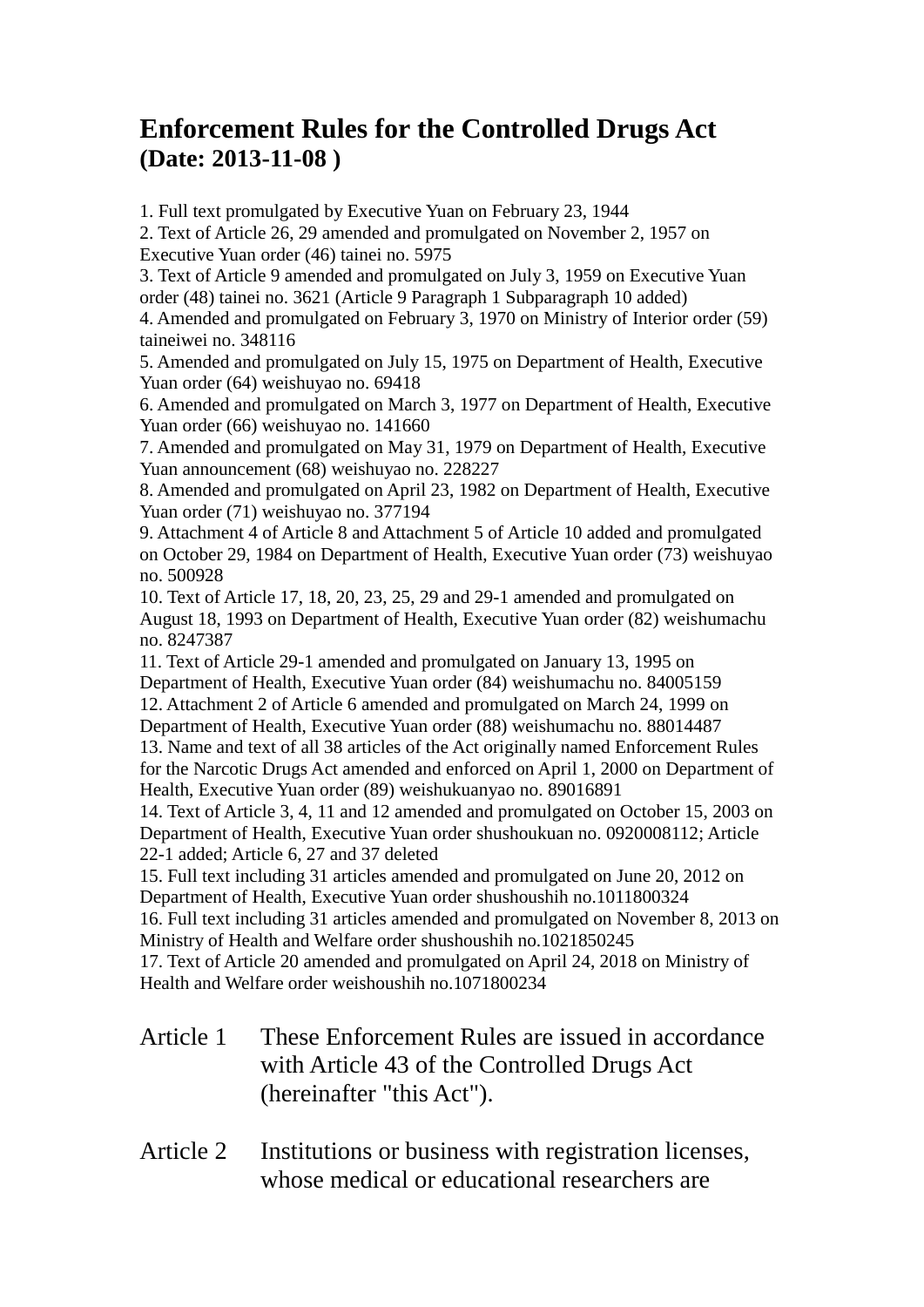making application to dispense controlled drugs in accordance with Article 6 Paragraph 2 of this Act shall prepare said application, with a copy of documents proving identity of the researchers and relevant project materials, and submit same to the Food and Drug Administration, Ministry of Health and Welfare (hereinafter "FDA"). Applicants shall not commence the project until permission is granted by the Central Health authority.

- Article 3 The prescription license for the use of controlled drugs obtained by people employed by institutions with controlled drugs registration licenses shall be kept as a record by the controlled drugs manager established by institutions in accordance with Article 14 of this Act.
- Article 4 When administering Schedule 1, 2 or 3 controlled drugs, physicians, dentists shall indicate their prescription license for the use of controlled drugs number on the special prescription form. Veterinarians and assistant veterinarians shall indicate their prescription license for the use of controlled drugs number on the relevant medical records.

Article 5 The term "drugs, containing ingredients of controlled drugs, designated by physicians, pharmacists, and assistant pharmacists" as used in Article 11 of this Act shall mean drugs containing ingredients of controlled drugs that have been approved and publicly announced by the Executive Yuan in accordance with the provision of Article 3 Paragraph 2 of this Act, that also are designated drugs to physicians, pharmacists, and assistant pharmacists. However, if the ingredients of the controlled drugs fall into any to the following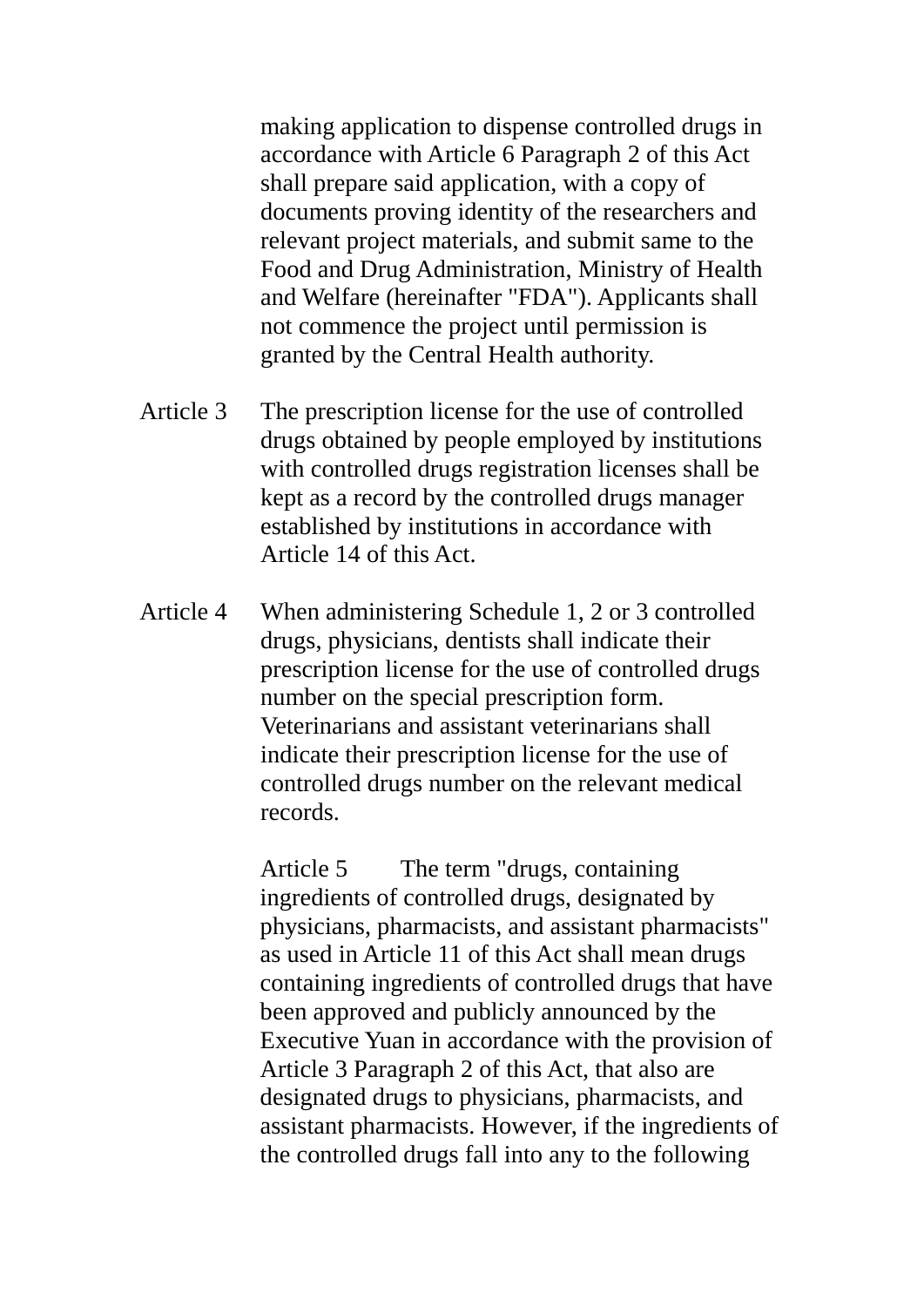categories, this Article does not apply:

1. The Executive Yuan has announced to the public that only the drugs in the form of raw materials are regulated.

2. The level of concentration or dosage falls under the limit announced by the Central Health authority.

- Article 6 Medical institutions applying to dispense Schedule 1 and Schedule 2 controlled drugs for the treatment of drug addiction in accordance with Article 12 of this Act shall provide materials concerning treatment projects to the FDA along with the application, and permission must be given by the Central Health authority before the institution begins administering. However, this article does not apply in order to comply with special projects as approved by the Central Health authority.
- Article 7 The term "the qualification of controlled drugs managers" as used in Article 14 Paragraph 2 in this Act is defined as follows:

1. Medical institutions: their physicians, dentists or pharmacists. However, assistant pharmacists may purchase and dispense controlled drugs that do not contain narcotic drugs.

2. Drug stores and human medicine sales: their pharmacists. However, assistant pharmacists may purchase, dispense or sell controlled drugs that do not contain narcotic drugs.

3. Medical and educational research laboratories: their full-time teachers, resident physicians, dentists, veterinarians, assistant veterinarians, pharmacists, researchers or technicians.

4. Veterinarian medical institutions and pasturage veterinarian institutions: their veterinarians or assistant veterinarians.

5. Human medicine manufactures: their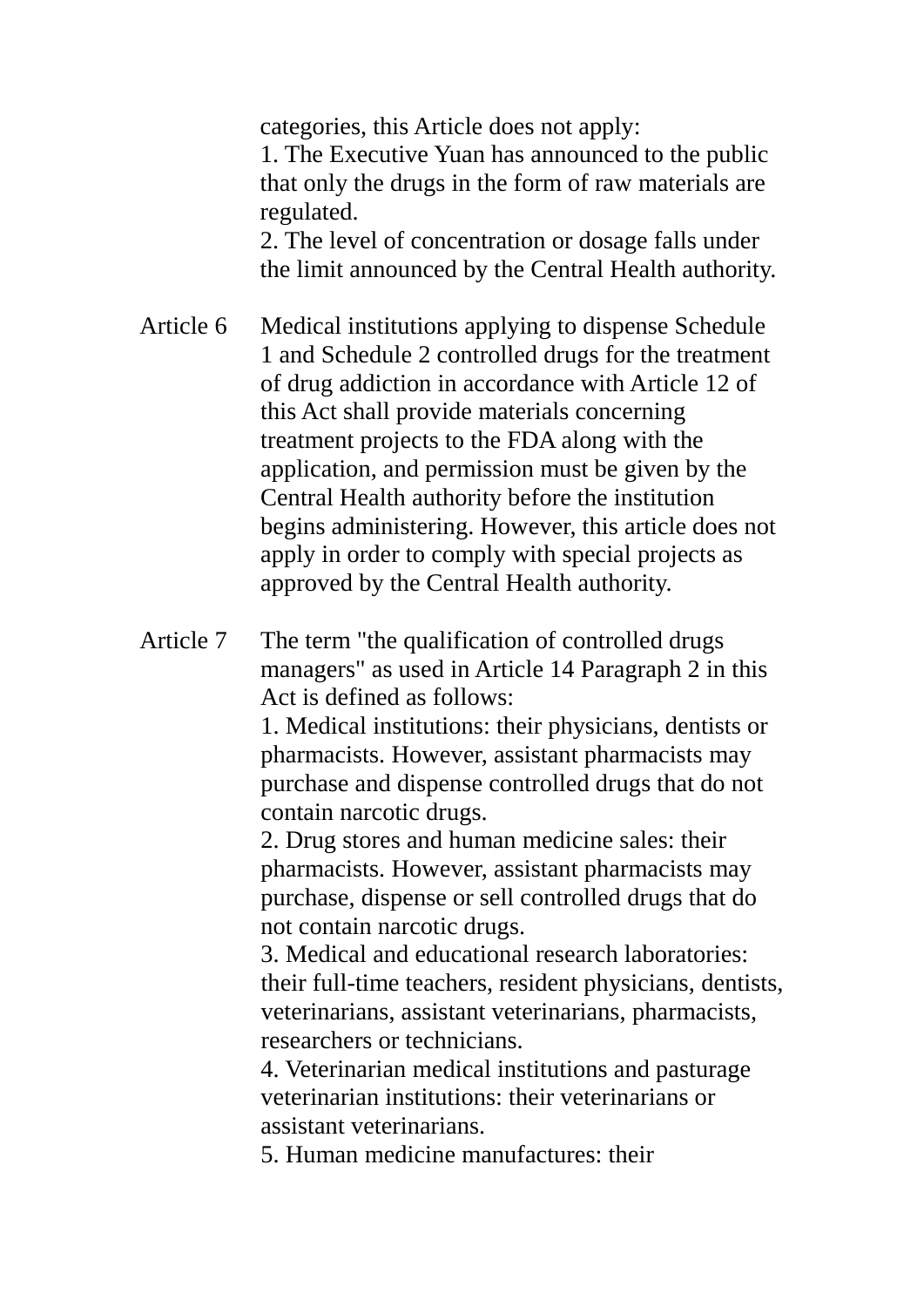pharmacists.

6. Animal medicine manufacture and traders: their pharmacists, veterinarians or assistant veterinarians. The term "assistant veterinarians" as used in Subparagraph 3, 4 and 6 in the preceding Paragraph shall be qualified under the regulations prescribed in Article 16 Paragraph 2 of the Veterinarian Law.

Article 8 The term "permit" as used in Article 19 Paragraph 1 includes import permit and export permit. An import permit consists of one form with five copies. The first copy is given to the exporter by the importer, and used by exporter to apply to the exporting state government. The second copy is for the importer to present to Customs. After Customs approval and signature, the importer shall return this copy to the FDA within 15 days. The third copy is kept in the files of the Customs for future reference. The fourth copy is forwarded to the exporting countries by the FDA. The fifth copy is kept in the files of the FDA for future reference. An export permit has one form with five copies. The first copy is given to the exporter to accompany transportation of the shipment. The second copy is for the exporter to present to Customs. After approval and signature by Customs, the exporter shall return this copy to the FDA. The third copy is kept in the Custom's files for future reference. The fourth copy is sent to the importing countries by the FDA, and returned after signature. The fifth copy is kept in the files of the FDA.

Import permits and export permits mentioned in the preceding 2 Paragraph shall not be reused. The set time limit for import and export shall not exceed 6 months after the issuance date.

If the permit is not used within the set time limit it shall be returned to the FDA for cancellation.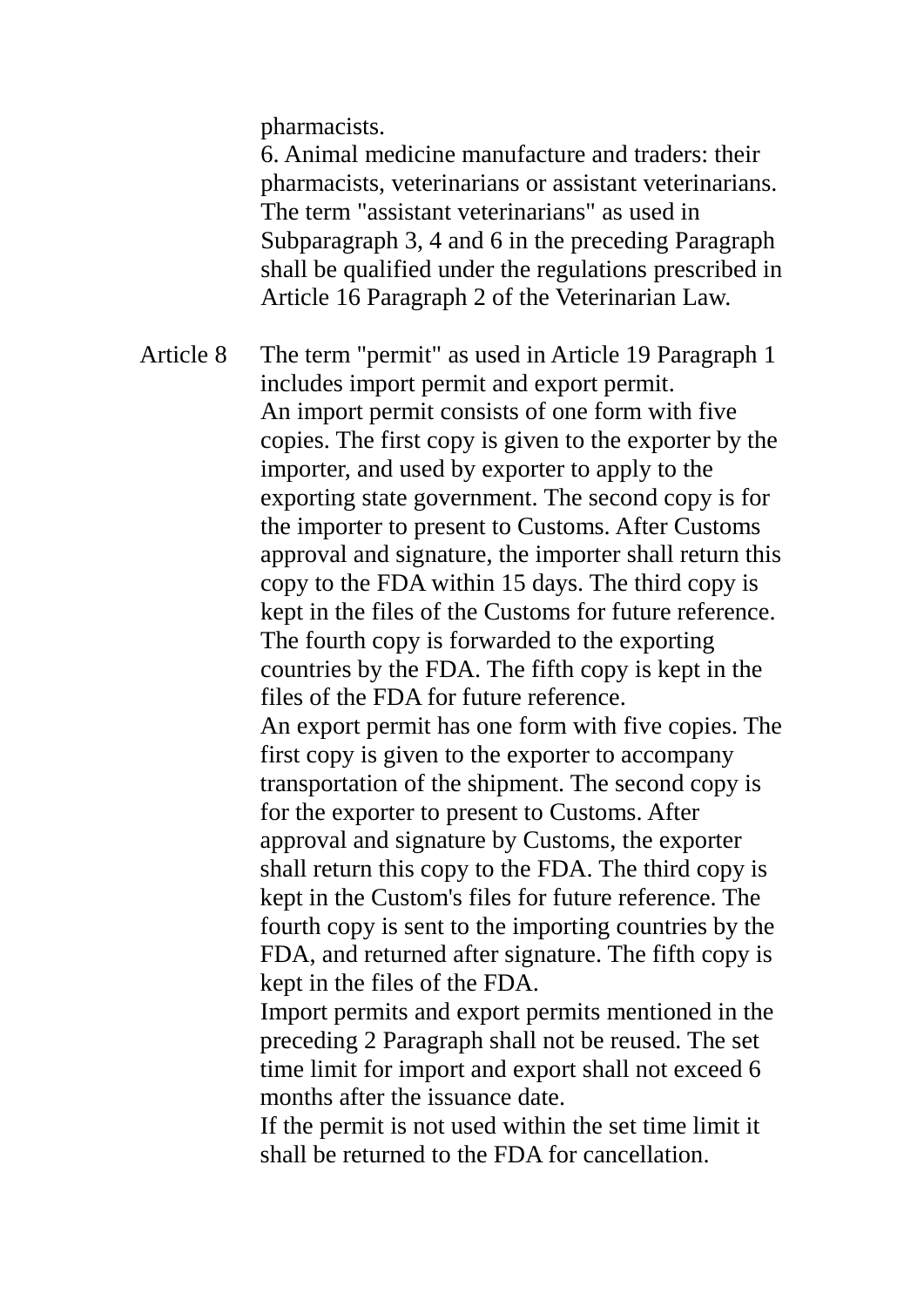Article 9 A person who applies to the FDA for an import permit for Schedule 1 and 2 controlled drugs in accordance with Article 19 Paragraph 1 of this Act shall prepare an application with the following documents enclosed:

> 1. The copy of the drug import and manufacture permit license issued by the Central Health authority, or the documents relating to the permitted medical and educational research project. However, if the copies of licenses and documents have been sent to and retained by the FDA, need not to be enclosed. 2. The records of the increase and decrease of stocks for the month prior to the date of application pertaining to the applied controlled drugs sought to be imported. However, records reported in accordance with Article 26 need not be enclosed.

Article 10 A person who applies to the FDA for the export permit for Schedule 1 and 2 controlled drugs in accordance with Article 19 Paragraph 1 of this Act shall prepare an application with the following documents enclosed:

> 1. The copy of drug manufacture permit license issued by the Central Health authority, or the documents of the permitted medical and educational research project. However, if the copies of licenses and documents have sent to and retained by the FDA, need not to be enclosed.

2. The documents permitting importation issued by the importing countries.

3. The records of the increase and decrease of stocks for the month prior to the date of application pertaining to the applied controlled drugs sought to be imported. However, records reported in accordance with Article 26 need not be enclosed.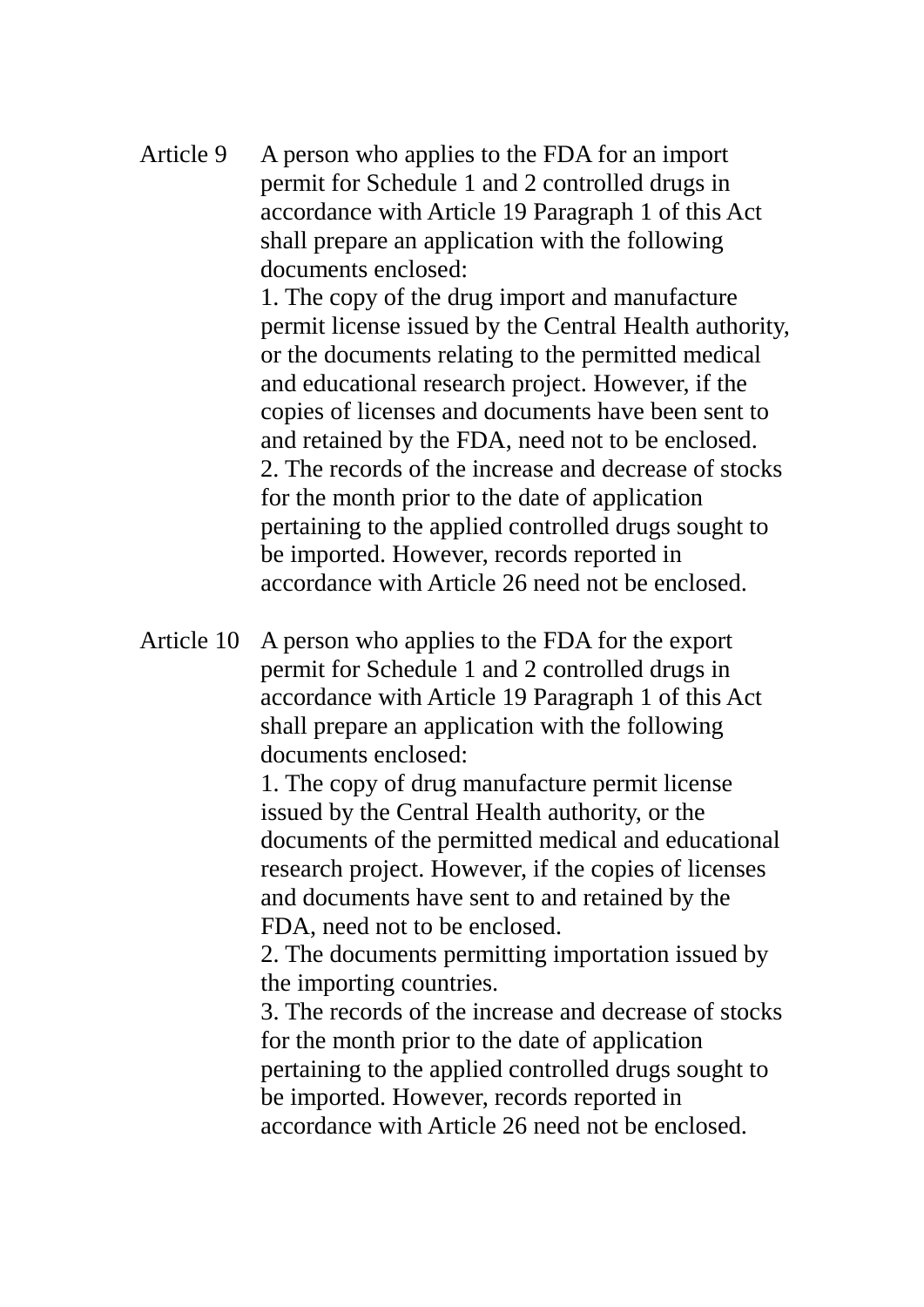- Article 11 The term "permit" as used in Article 20 of this Act includes permit for importing, permit for exporting and permit for manufacturing.
- Article 12 A permit for importing controlled drugs has one form with four copies. The first copies is given to the exporter through the importer, and used to handle exporting affairs with exporting countries. The second copy is for the importer to present to Customs. After approval and signature by Customs, the importer shall return this copy to the FDA within 15 days. The third copy is kept in the files of Customs for future reference. The fourth copy is kept in the files of the FDA for future reference. A permit for exporting controlled drugs has one form with five copies. The first copy is given to the exporter to go with the transportation of controlled drugs. The second copy is for the exporter to present to Customs. After approval and signature by Customs, the exporter shall return this copy to the FDA within 15 days. The third copy is kept in the files of the Customs for future reference. The fourth copy is sent to the importing countries in accordance with the provisions of international treaties or the regulations of the importing countries, and returned after signature. The fifth copy is kept in the files of the FDA for future reference. The permit for importing and exporting controlled drugs mentioned in the preceding 2 Paragraph shall not be reused. The given time limit of importing and exporting shall not exceed three months after the issuance date.

If the permit is not used within the set time limit, it shall be returned to the FDA for cancellation.

Article 13 A person who applies to the FDA for a permit for importing Schedule 3 and 4 controlled drugs in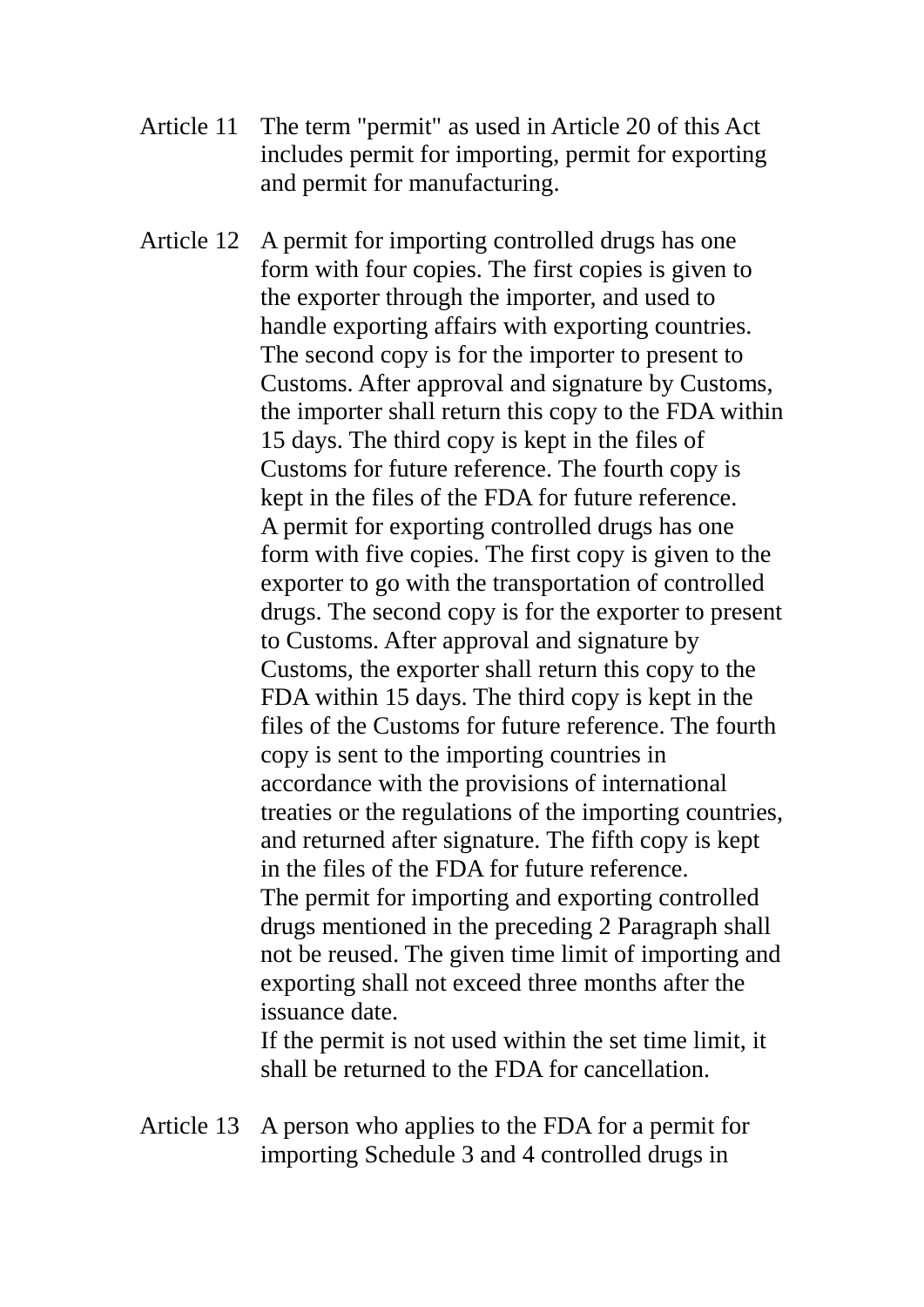accordance with Article 20 of this Act shall prepare the application with the following documents enclosed:

1. The copies of drug import and manufacture permit license issued by the Central Health or Agricultural Administration or of the approved medical and educational research projects. However, one who has sent copies of the documents mentioned above to the FDA for references need not to enclose them.

2. The records of increase and decrease of stocks for the month prior to the date of application of the applied controlled drugs sought to be imported. However, records reported in accordance with Article 26 need not be enclosed.

Article 14 A person who applies to the FDA for a permit for exporting Schedule 3 and 4 controlled drugs in accordance with Article 20 of this Act shall prepare the application with the following documents enclosed:

> 1. The copies of manufacture permit license issued by the Central Health or Agricultural Administration, or of the approved medical and educational research projects. However, one who has sent the copies of the documents mentioned above to the FDA for reference need not to enclose them.

2. The records of increase and decrease of stocks for the month prior to the date of application of the applied controlled drugs sought to be exported. However, records reported in accordance with Article 26 need not be enclosed.

3. The import permit from the importing state government. The FDA may request such documents shall be authenticated by an embassy, consulate, or representative office of the R.O.C., or other institute or office authorized by the Ministry of Foreign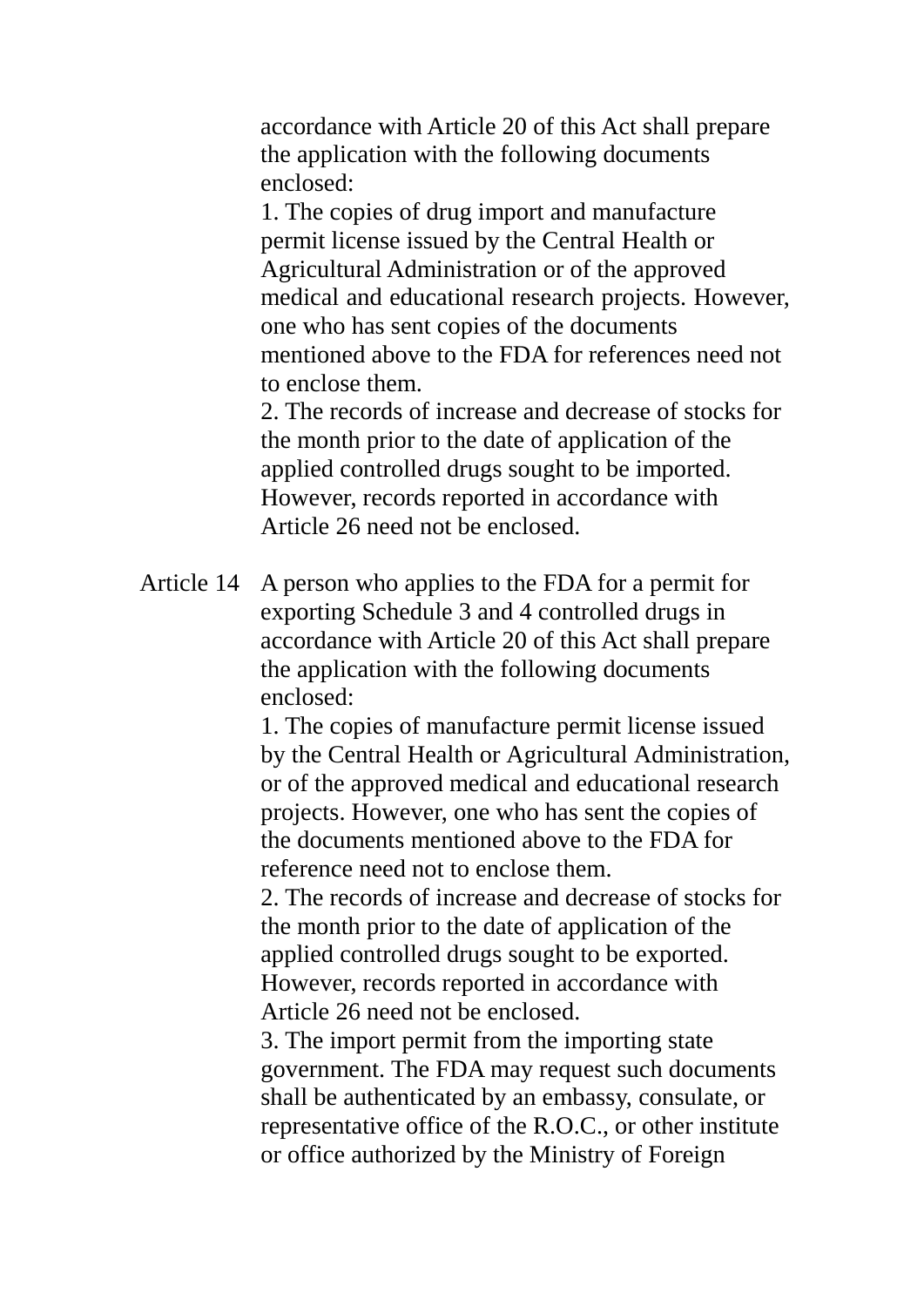Affairs if necessary.

- Article 15 After the controlled drugs are imported and received the confirmed importing documents sent by the importing countries in accordance with the relevant international treaties; the FDA shall note the names and quantity of the actual imported drugs on the relevant documents, provide confirming signature and return to the exporting country.
- Article 16 A person who applies to the FDA for the permit for manufacturing Schedule 3 and 4 controlled drugs in accordance with Article 20 of this Act shall prepare the application with the following documents enclosed:

1. The copies of drug manufacture permit license issued by the Central Health or Agricultural Administration, of the approved medical research projects or permission documents for developing drugs. However, one who has sent the copies of the documents mentioned above to the FDA for reference need not to enclose them.

2. The records of increase and decrease of stocks for the month prior to the date of application pertaining to the applied controlled drugs sought to be manufactured. However, records reported in accordance with Article 26 need not be enclosed. The permit for manufacturing controlled drugs mentioned in the preceding Paragraph shall not be reused. The given time limit of manufacturing shall not exceed three months after the issuance date.

Article 17 The receipt containing the purchasers' signature as mentioned in Article 21 of this Act, shall contain the names, the registration numbers, addresses of purchaser and seller, date, name of products, drug permit license, name of manufacturer, ingredient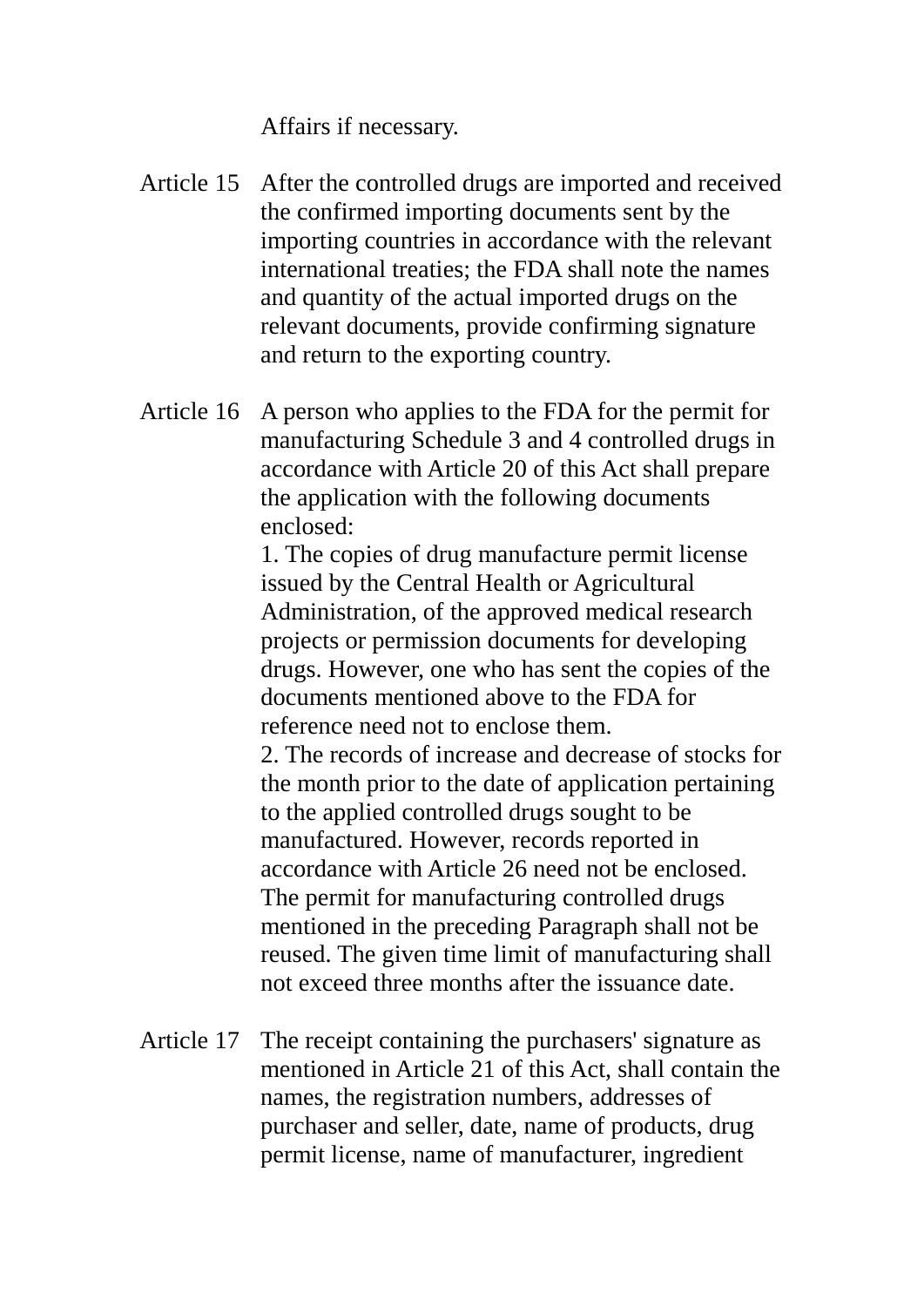and content of controlled drugs, schedule, batch numbers and purchased amount. The receipt in duplicate as prescribed in the preceding Paragraph, shall be retained by purchaser and seller each other. Both purchaser and seller shall record the contents and keep the receipt and record for 5 years.

Article 18 A patient who brings into the country for legitimate personal use Schedule 1, 2 or 3 controlled drugs or departs from the country with same must have a statement, along with the physician's diagnosis letter recording the name of illness, the procedure of treatment, and the reasons for treating such illness with controlled drugs and file same with the FDA for reference.

> The patient's statement shall include the following items:

1. The name, birth date, residence and passport number of the patient.

2. The name, specification and amount of the controlled drugs bought in or out of the country. 3. The period of time in or out of the country. 4. The ports for entry or exit.

Article 19 To make an initial Schedule 1 and 2 controlled drugs purchase, the institutions or businesses that have obtained a controlled drugs registration license shall ask the pharmaceutical plant under the FDA as mentioned Article 4 Paragraph 1 of this Act (hereinafter " the pharmaceutical plant ") for a specimen seal impression card that has one form with two copies. After completion, one copy shall be sent to the pharmaceutical plant, and the other copy shall be kept for reference. To purchase Schedule 1 and 2 controlled drugs, a request for the appropriate order forms shall be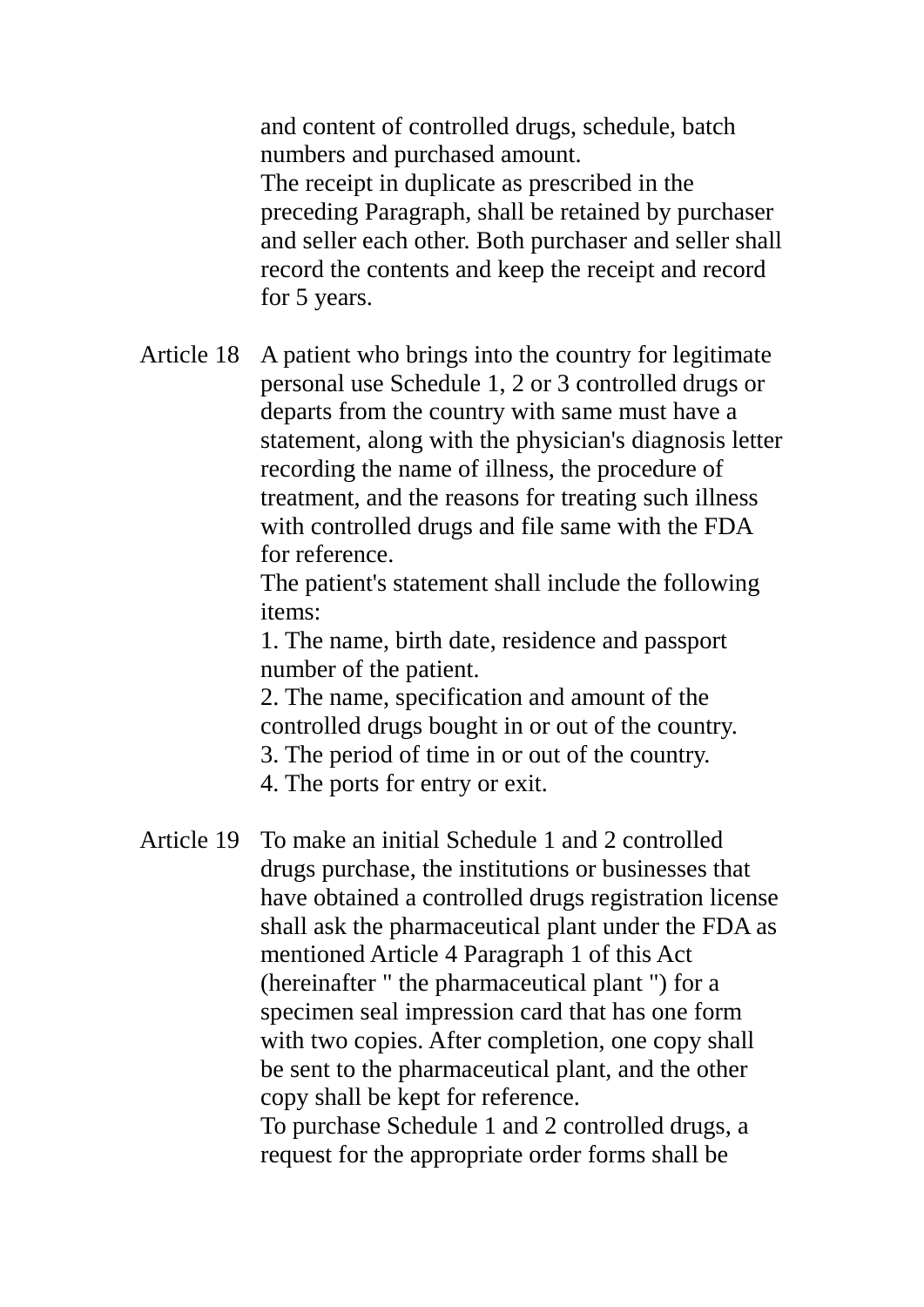made to the pharmaceutical plant. After completion, the form shall be sent to the pharmaceutical plant for processing. The seal on the order form shall be identical to the one on the specimen seal impression card as mentioned in the preceding Paragraph. When the seal for the card for specimen seal impression as mentioned in Paragraph 1 is changed, one shall present the new card to the pharmaceutical plant, then one may continue purchasing.

Article 20 To sell Schedule 1 and 2 controlled drugs in accordance with Article 4 Paragraph 1 of this Act, the pharmaceutical plant shall hand over the drugs directly to the purchaser or send the drugs through the post office. In case that any of the following circumstances occurs, and where there may not hand over the drugs directly to the purchaser or send the drugs through the post office, after the approval of the Central Health authority, the pharmaceutical plant may entrust a logistics industry for transport or by other methods :

> 1.The drugs require special transport conditions. 2.When the event of natural disasters, emergencies, or mass casualty events occurs.

To deliver Schedule 1 and 2 controlled drugs required for carrying out any special projects promoted by the governmental agencies, the pharmaceutical plant shall report to the Central Health authority for approval.

Article 21 To transport Schedule 1 and 2 controlled drugs domestically, the shippers shall present to the FDA in accordance with Article 23 in this Act the following materials to apply for a controlled drugs transportation permit:

> 1. The name, address, the person in charge, the number of controlled drugs registration license of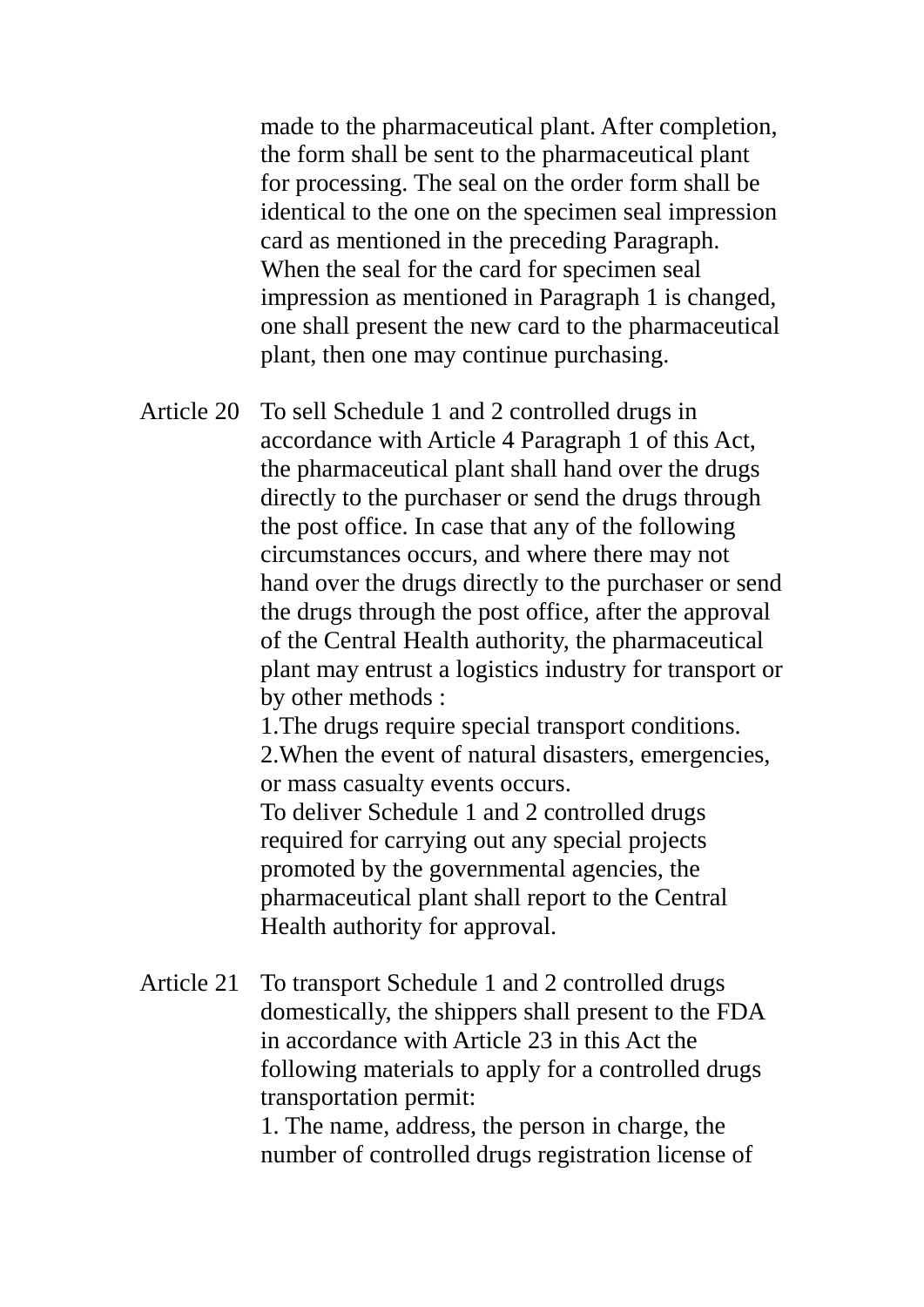the institutions or companies that ship or receive the shipment, and the name of the controlled drugs manager and the number of the manager's professional certificate. 2. The name, specification, amount and batch number of the controlled drugs to be transported.

- 3. The reasons for transportation.
- 4. The planned date for transportation.
- Article 22 A controlled drugs registrant applying to destroy controlled drugs in accordance with Article 26 Paragraph 1 of this Act shall prepare an application. After such destruction, the local health administration shall issue a document confirming the destruction, and notify the FDA.
- Article 23 If the loss of controlled drugs, due to mislaying, theft and other criminal cases, as mentioned in Article 27 Paragraph 2 of this Act, the scene shall be preserved and the theft immediately reported to the local police agencies, and documents obtained establishing such report. The police agencies shall have the case listed as the special criminal cases, and prioritize the investigation.
- Article 24 When maintaining records in accordance with Article 28 Paragraph 1 of this Act, Human medicine or veterinary medicine manufacturers and sellers shall record the following items according to each individual drug and batch number: 1. The name of drug, the ingredients and the contained amount of controlled drugs, drug permit license number, schedule, batch number, the minimal unit, and the name of the manufacturer. 2. The records of increase and decrease of stocks, including the date, reason, amount of increase and decrease of stocks, the source of increase of stocks,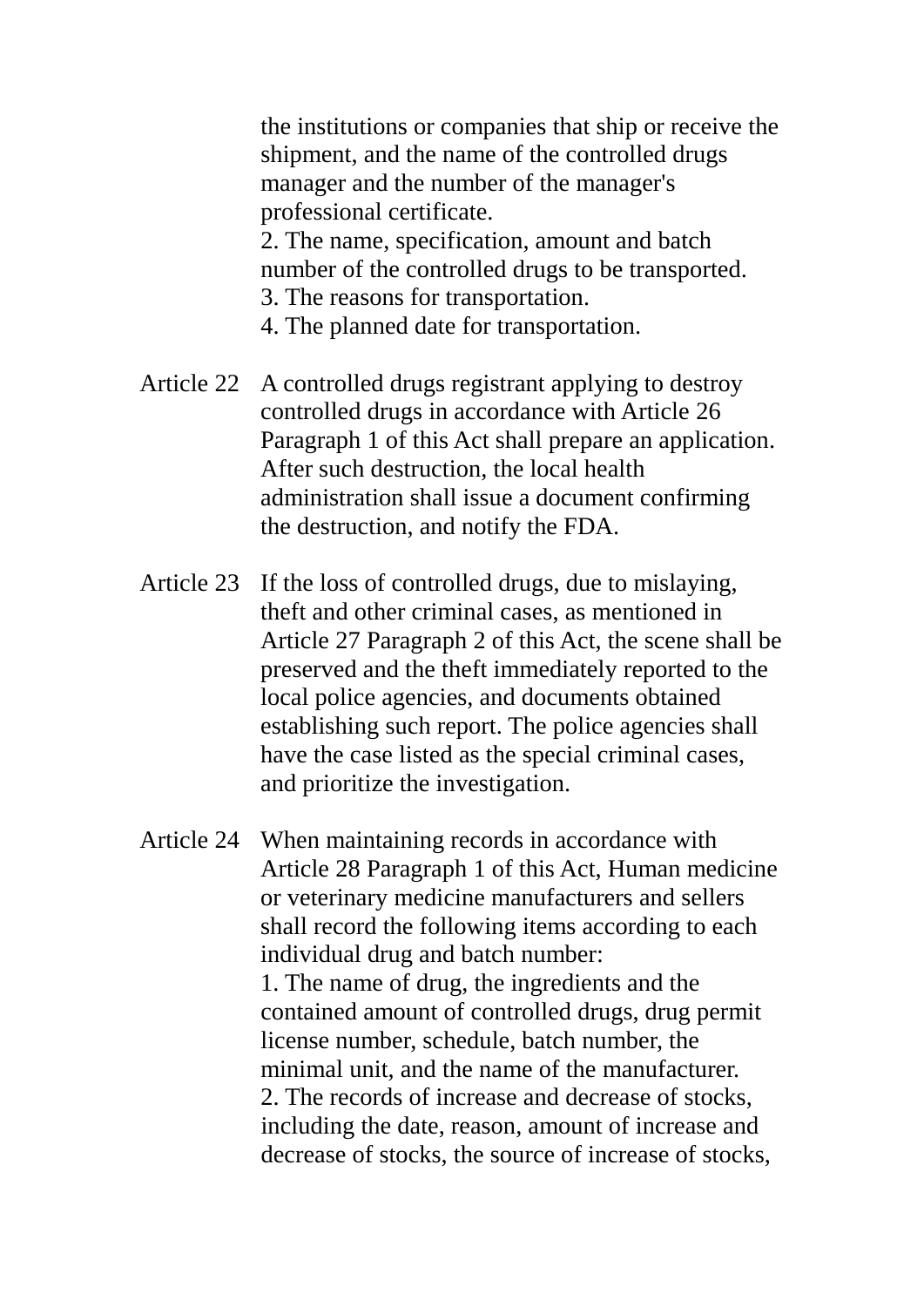the name, address, telephone number, controlled drugs registration license number of the institutions or sellers for decrease of stocks, and the following items:

(1) If the increase of stocks derives from import or manufacturing, the number of the permit for importing or manufacturing shall be recorded. (2) If the increase of stocks derives from the seized lost controlled drugs, the number of the document for proving the seized lost controlled drugs shall be recorded.

(3) If the decrease of stocks derives from exporting, destruction or loss, the number of the permit for exporting and of the documents for proving the destruction or loss shall be recorded.

(4) If the decrease of stocks derives from manufacturing drugs, the names, batch number and the number of the permit for manufacturing of the manufactured drugs.

3. The inventory amount.

Article 25 When maintaining records in accordance with Article 28 Paragraph 1 of this Act, medical institutions, pharmacies, veterinarian medical institutions, pasturage veterinarian institutions, and medical and educational research laboratories shall record the following items for each individual drug: 1. The name of the drug, the ingredient and contained amount of controlled drugs, drug permit license number, schedule, batch number, the minimal unit, and the name of the manufacturer. 2. The records of increase and decrease of stocks, including the date, reason, amount of the revenue and expenditure, and the following items: (1) If the increase of stocks derives from purchasing or transferring, the drug batch number, the name and the controlled drugs registration license number of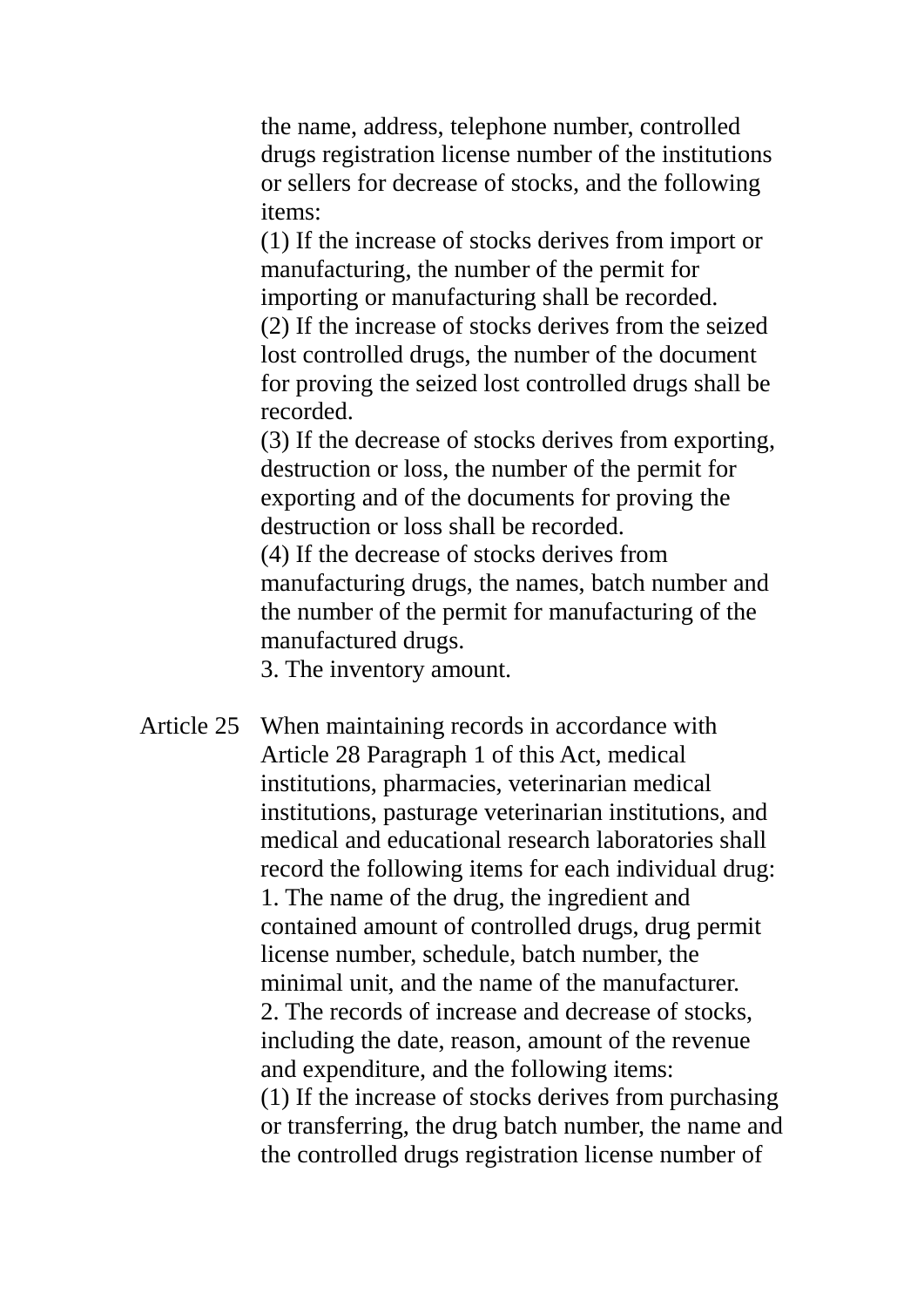the providing institutions or businesses.

(2) If the increase of stocks derives from the seized lost controlled drugs, the number of the documents for proving the seized lost controlled drugs shall be recorded.

(3) If the decrease of stocks derives from destruction or loss, the number of the documents for proving such destruction or loss shall be recorded. (4) If the decrease of stocks derives from returning the goods or transferring, the name and controlled drugs registration license number of the institutions or businesses for such decrease of stocks shall be recorded.

(5) If the decrease of stocks derives from dispensing or administering Schedule 1 to 3 controlled drugs, the name of the patient (or the number of medical record, and the name of the person responsible for the animal) and the quantity given out shall be recorded daily in details.

(6) If the decrease of stocks derives from dispensing, administering Schedule 4 controlled drugs, the daily total dispensed amount shall be record in detail. (7) If the decrease of stocks derives from research or testing, the name, the number of document for approval of the research or testing projects and the names of the user shall be recorded. 3. The inventory amount.

Article 26 When reporting the records maintained for controlled drugs in accordance with Article 28 Paragraph 2 of this Act, the western medicine or veterinary medicine manufacturer and sellers shall report the records for the previous month to the local health administration and the FDA prior to the 20th of every month (institutions has no transaction record are included), and the records shall record the following items for each individual drug batch by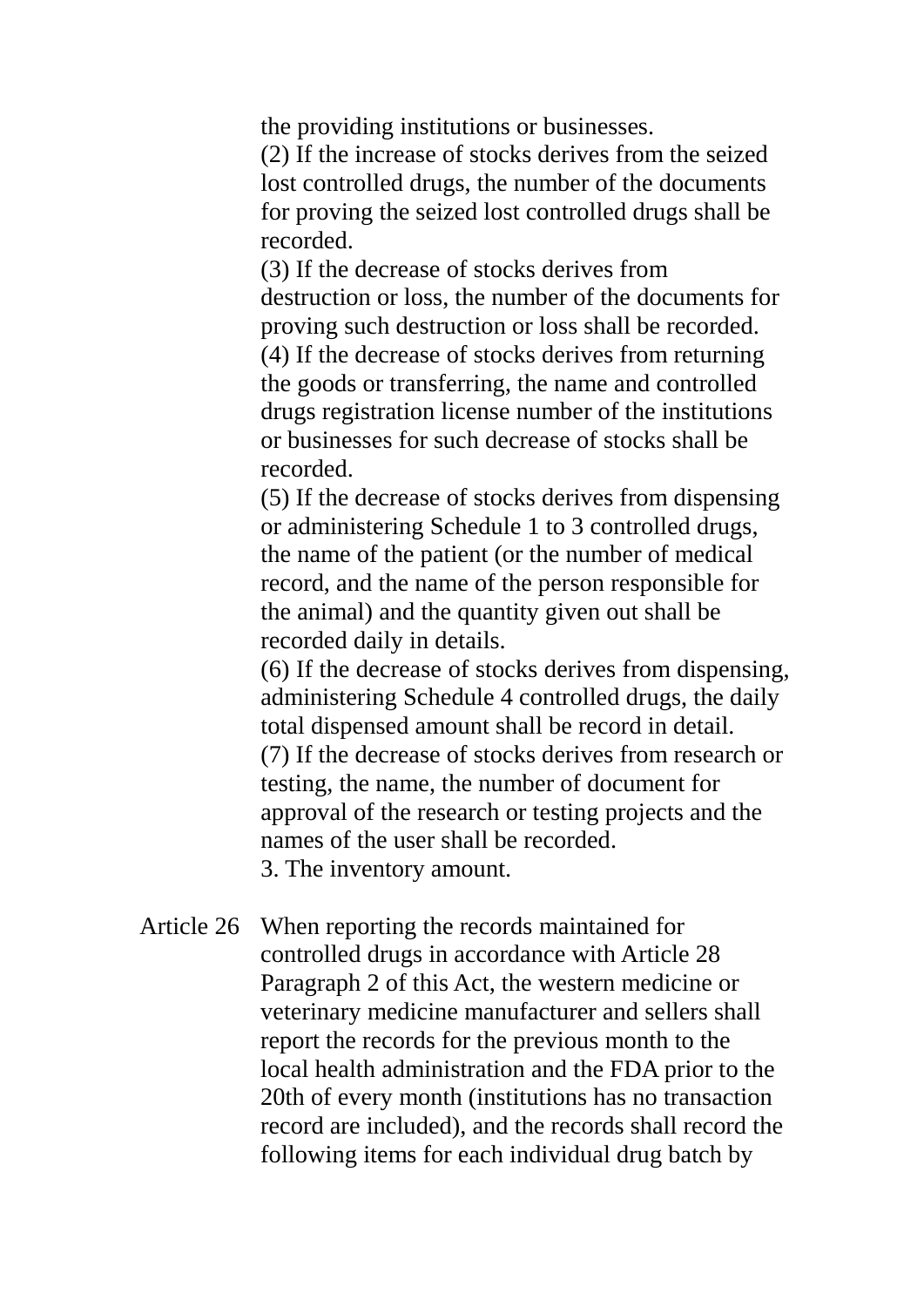batch :

1.The name of the reporting institutions, controlled drugs registration license number, address, telephone number, the person in charge, the name of the controlled drugs manager, reporting date, the time period of the reported records, with the official seal, the seal of person in charge, the seal and signature of the controlled drugs manager impressed.

2. The name of the drug, the ingredient and contained amount of controlled drugs, drug permit license number, schedule, batch number, minimal unit and the name of the manufacturer.

3. The inventory amount of the previous time period.

4. The records of the increase and decrease of stocks of the current time period, the content of that shall be identical to the maintained records.

5. The inventory amount of the current time period. The reporting mentioned in the preceding Paragraph may be done via electronic means. The format and specification of such medium shall be announced to the public by the Central Health authority.

Article 27 When reporting the records maintained of controlled drugs in accordance with Article 28 Paragraph 2 of this Act, medical institutions, drug stores, veterinarian medical institutions, pasturage veterinarian institutions, medical and educational research and testing laboratories shall follow the following regulations:

> 1. Reporting Schedule 1, 2, 3 and 4 controlled drugs of the previous year to the local health administration and the FDA in January (institutions has no transaction record are included).

> 2. When changing the institution of person in charge or controlled drugs manager in the content of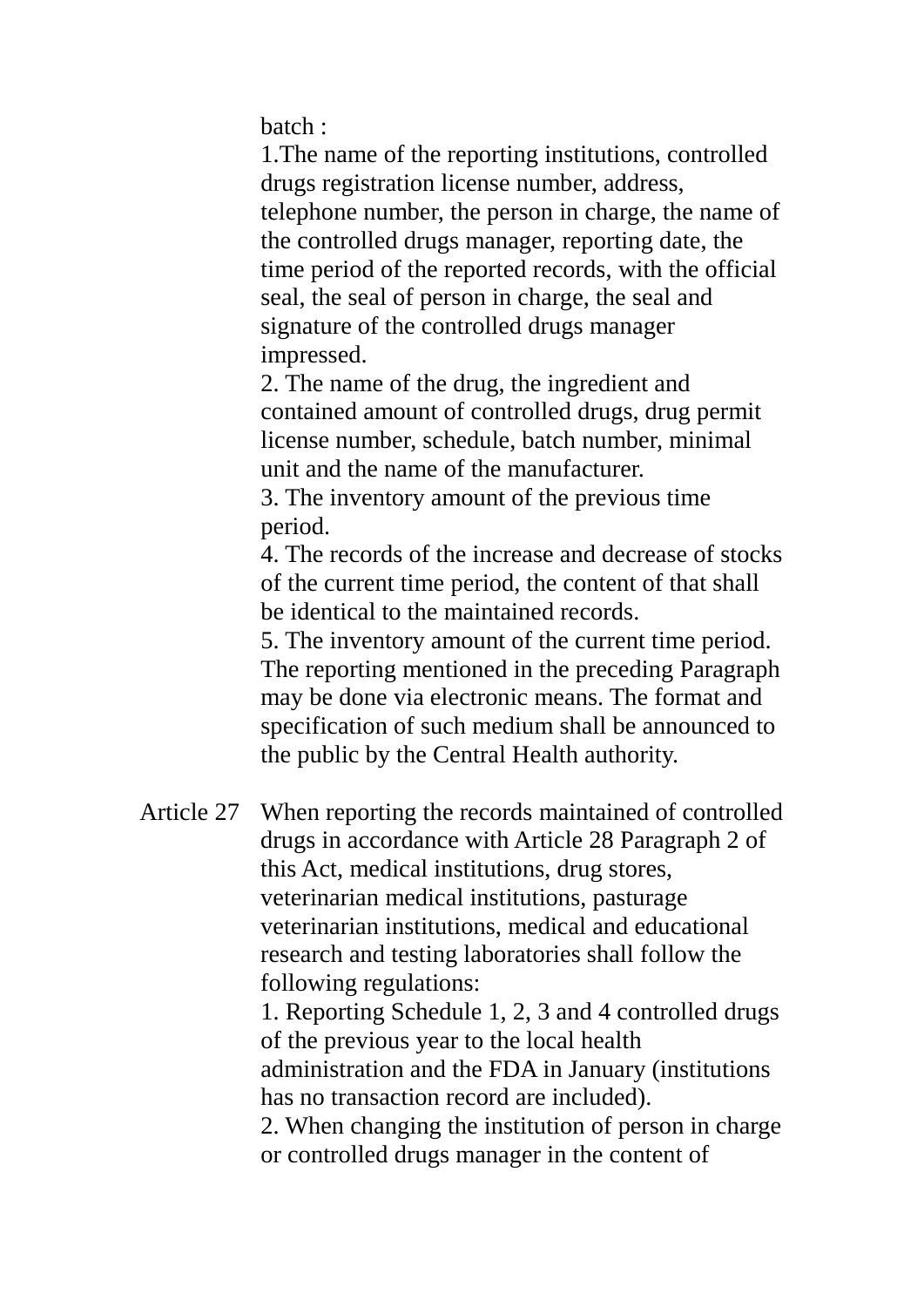controlled drugs registration license, the registrant shall report Schedule 1, 2, 3 and 4 controlled drugs to the local health administration and the FDA. 3. The reporting mentioned in the 2 preceding Subparagraph shall bear the following items for each individual drug:

(1) The name of the reporting institutions, controlled drugs registration license number, address, telephone number, the person in charge, controlled drugs manager of the reporting institutions, the reporting date and time period of the reported records with the official seal, the seal of the person in charge, the seal and signature of the controlled drug manager impressed.

(2) The name of the drug, the ingredients and the contained amount of controlled drugs, drug permit license number, schedule, minimal unit and the name of the manufacturer.

(3) The inventory amount of the previous time period.

(4) The records of increase and decrease of stocks of the current time period shall be identical to the maintained records. However, if the increase of stocks is resulted from returning the drugs or the decrease of stocks is resulted from dispensing, administering, researching and testing, the institutions may record only the total amount of the increase and decrease of stocks of the reported time period.

(5) The inventory amount of the current time period. The reporting mentioned in the preceding Paragraph may be done via electronic means. The format and specification of such means shall be announced to the public by the Central Health authority.

Article 28 When institutions or businesses that have obtained a controlled drug registration license, apply to